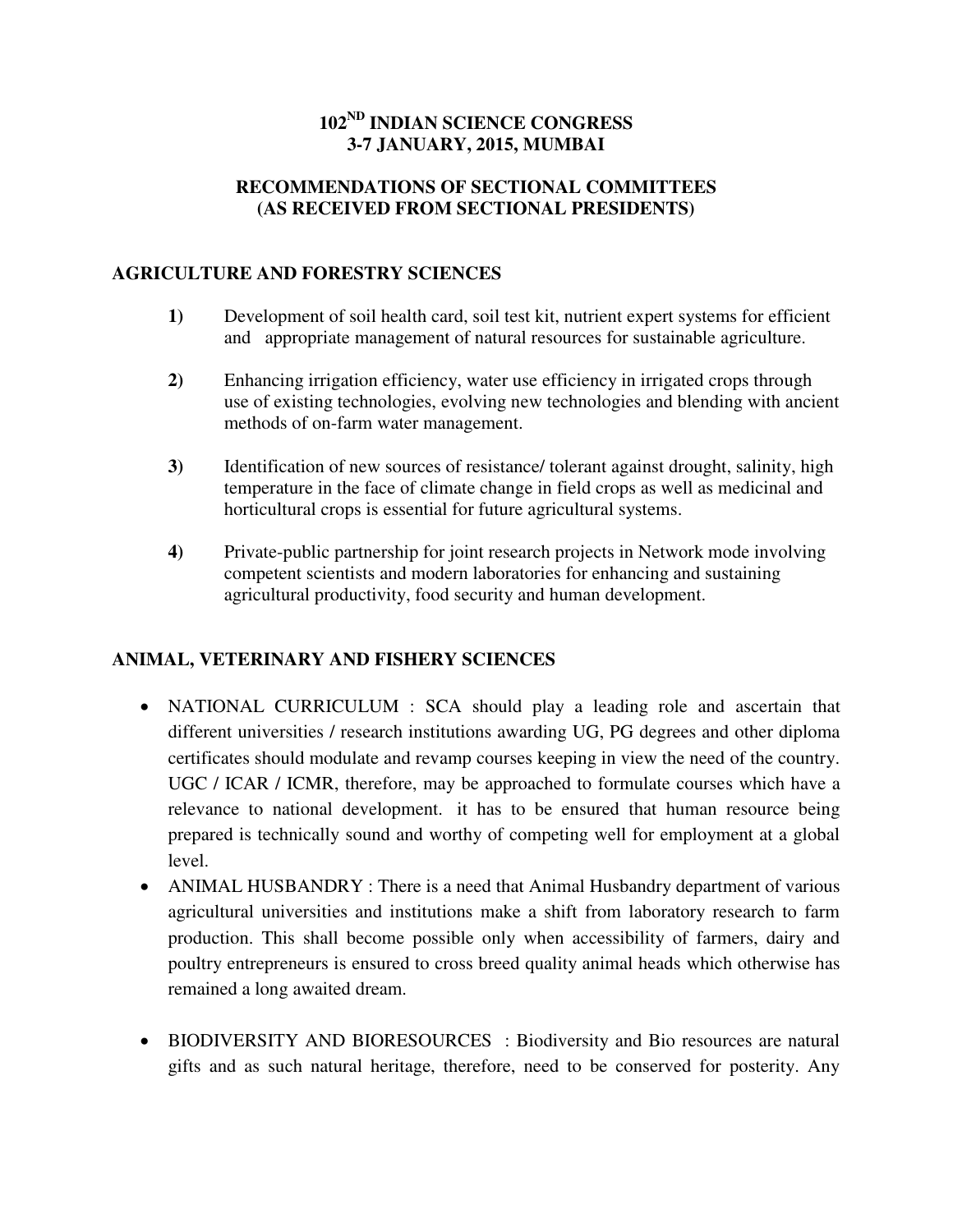damage to this entity, particularly faunastic as a consequence of process of development is disastrous and therefore deserves a redress and rehabilitation on the following lines:

A. All educational institutions, regional and national, be desired to

i. prepare inventory of biodiversity of their region

 ii. concomitant efforts to develop knowledge about their biological aspects made for proper conservation.

 iii. special activities to ascertain biochemical and pharmaceutical use be carried for future growth.

B. Rehabilitation of species affected by anthropogenic and natural disasters in the past be undertaken on the analogy of rehabilitation of human beings.

C. Sanctuaries, parks, museums and botanical gardens be given special attention and their educative value enhanced for awareness of society.

FISHERY : India being a peninsular state has a long coast line and therefore, a large continental shelf promising a healthy marine capture fishery. Added to this, is natural gift of variety of fresh water, thus promising a healthy economic and food resource from aquatics at large. This potential therefore, needs to be bagged through inputs in terms of training human resource for application of modern techniques and develop industry for producing products with add on values.

LABORATORIES : ISCA needs to develop research laboratories in different states to attract unemployed science graduates as well as superannuated scientists to work independently. These laboratories should provide free access to develop techniques and products by the persons who wish to work for the society.

# **ANTHROPOLOGICAL AND BEHAVIOURAL SCIENCES (INCLUDING ARCHAEOLOGY, PSYCHOLOGY, EDUCATION AND MILITARY SCIENCES)**

1. Anthropology and Behavioural Sciences like Military Science, Home Science, Education, Psychology and Archaeology should be made integral part of Under graduate and Post graduate studies in colleges and Universities in India focusing on holistic dimension.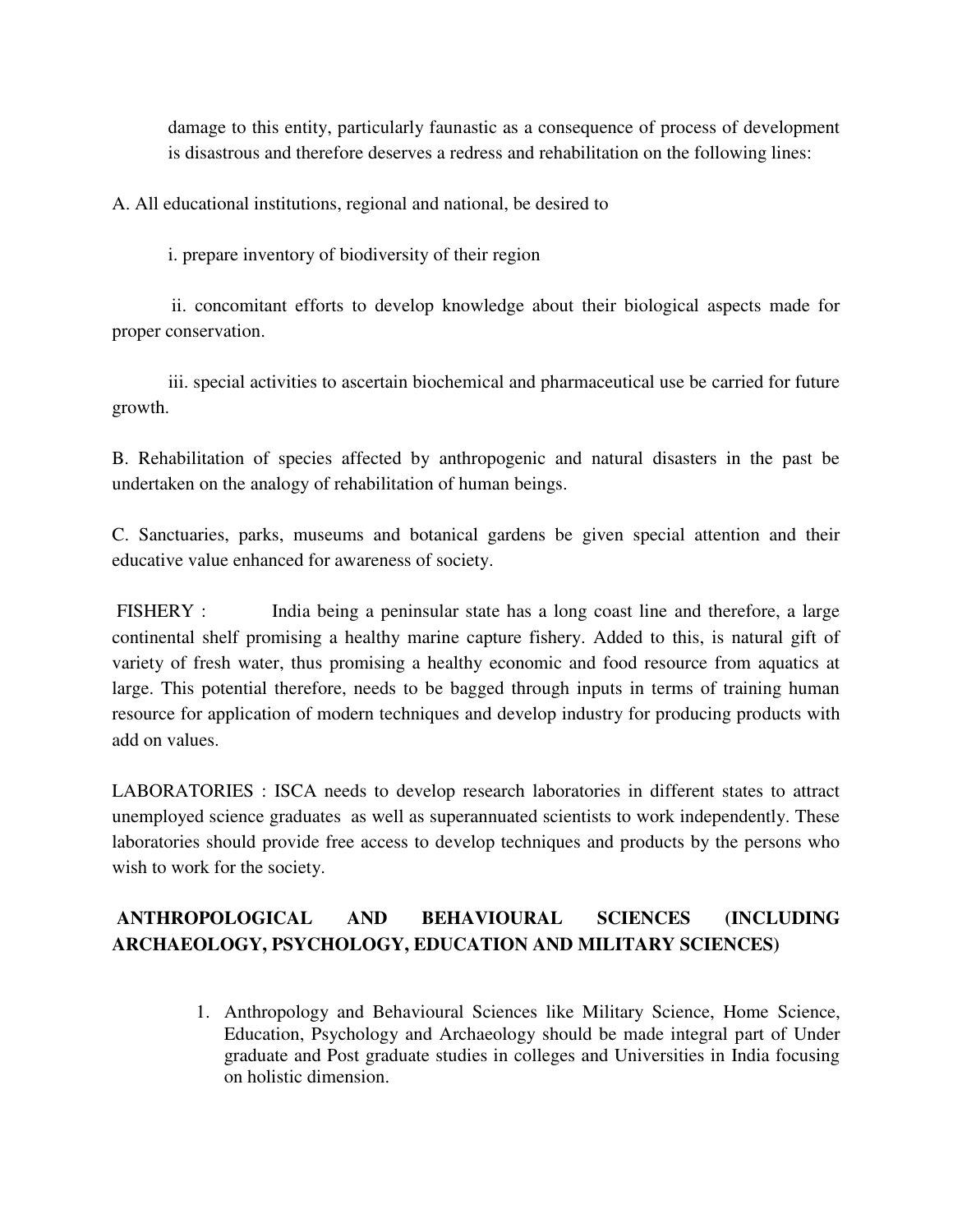- 2. Anthropology and Behavioural Sciences should integrate their methodologies, techniques and approaches in future research for human development.
- 3. National funding agencies should provide sufficient funds for integrated researches to Universities.
- 4. Human Development Index should be made for each ethinic groups of India and cross-cultural comparison and reasons be highlighted for future human development.
- 5. Biology, culture and Traditions of North East India should be studied using holistic approach and the general public should be informed accordingly from time to time. The Anthropologists and Behavioural Scientists should be given priority in this endeavor.
- 6. New areas of research in behavioral sciences should be highlighted every three years in Undergraduate and Post graduate studies as a special paper.
- 7. Identification and screening for various genetico psycho and health problems of adolescent boys and girls should be started from school level for their future development which will also help in maintaing the National data.

## **CHEMICAL SCIENCES**

**1.**Conventionally, medicinal chemistry within the context of pharmaceutical research has been primarily focused on organic compounds with therapeutic efficacy; however, the emergence of drug resistance as a worldwide problem in several diseases, specifically in cancer and tropical diseases, make it mandatory for scientists to broaden the domain of available therapies. There is an urgent need to radically revise the entire strategy of drug use and control on this aspect.

2. Bioinorganic complexes have been explored, which provide diversity and unique scaffolds for potential exploitation of therapeutic effect. Chelation therapy can be used in the treatment, management or diagnosis of diseases. : to modify specificity of action, reduce toxicity, improve stability and to cope with the drug resistance. Metal chelated multidrug therapy (Combination therapy and Synergistic action) and metal ion-mediated delivery and distribution of pharmaceuticals/ nutriceuticals may be applicable to medical sciences for questions hitherto unanswered & to be an area of intense investigation into the future.

3. Metal complexes have shown potent anti-viral and anti-cancer activities in a variety of screens. Herbal research also tends to involve the usage of complexes between compounds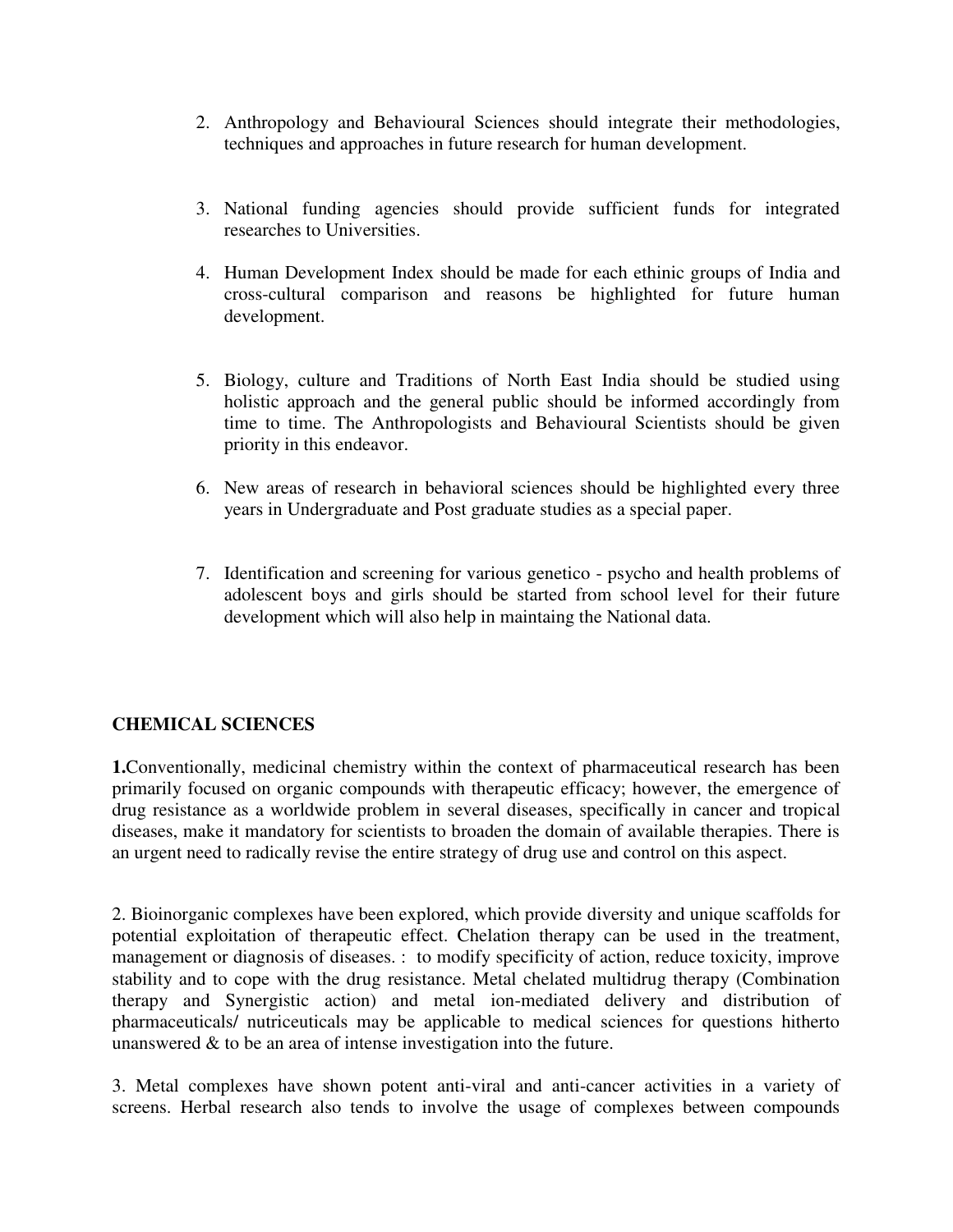isolated from herbs and metals for herbo-mineral formulations. Thus metals can have a significant market (and health benefit) impact, and significant growth potential. New agents are likely to find unique market niches due to unique mechanisms of action or pharmacokinetic properties that complement other therapeutics.

4. The unique properties of metal complexes tend to offer advantages in the discovery and development of new drugs. The metal complexes are amenable to combinatorial synthetic methods, and an immense diversity of structural scaffolds can be achieved. Metal centers are capable of organizing surrounding atoms to achieve pharmacophore geometries that are not readily achieved by other means. Additionally the effects of metals can be highly specific and can be modulated by recruiting cellular processes that recognize specific types of metalmacromolecule interactions. Metals can be useful probes of cellular functions. Understanding these interactions can lead the way towards rational design of metallopharmaceticals and implementation of new co-therapies.

5. Chemistry is the central science which leads the way for interfacial researches in the field of biomedical, pharmaceutical and material sciences; this provides a very strong base for 'MAKE IN INDIA'. However, this all require that this country must counter its inadequacies in science and technology for the sake of human development at large.

6. Interdisciplinary researches be permitted and promoted in such a way that society can avail the services of Science, Technology and Innovations at minimum cost.

7.Keeping in view the Sustainable development and Environmental aspects, the Green Chemistry and Green Synthetic strategies (in Industries) be adopted and popularized.

8.On energy front, efforts be made towards 3G Solar Cells-harvesting Sun-light.

9. Standard and quality of education in colleges, state universities, private universities and central universities must be improved; Gaps in terms of infrastructural facilities & resources be reduced/minimized.

10. An extraordinary strength-the youth of India be trained, made skilled and be given the full opportunities and good infrastructural facilities in higher education and research.

11. After 10+2 or graduation, students be selected for Teaching and Research career (catch them younger-train them better).

12. e-resources for teachers and students be made available at minimum to upgrade and share the knowledge and innovative ideas Globally and speedily. Budget allocation for higher education must be increased.

13. School and college education be tuned in such a way to compensate and maintain the academic standard in higher education. Further, measures to match and maintain the uniformity in terms of syllabi and examinations/ credit transfer among different educational institutions/universities at least within India, be ensured.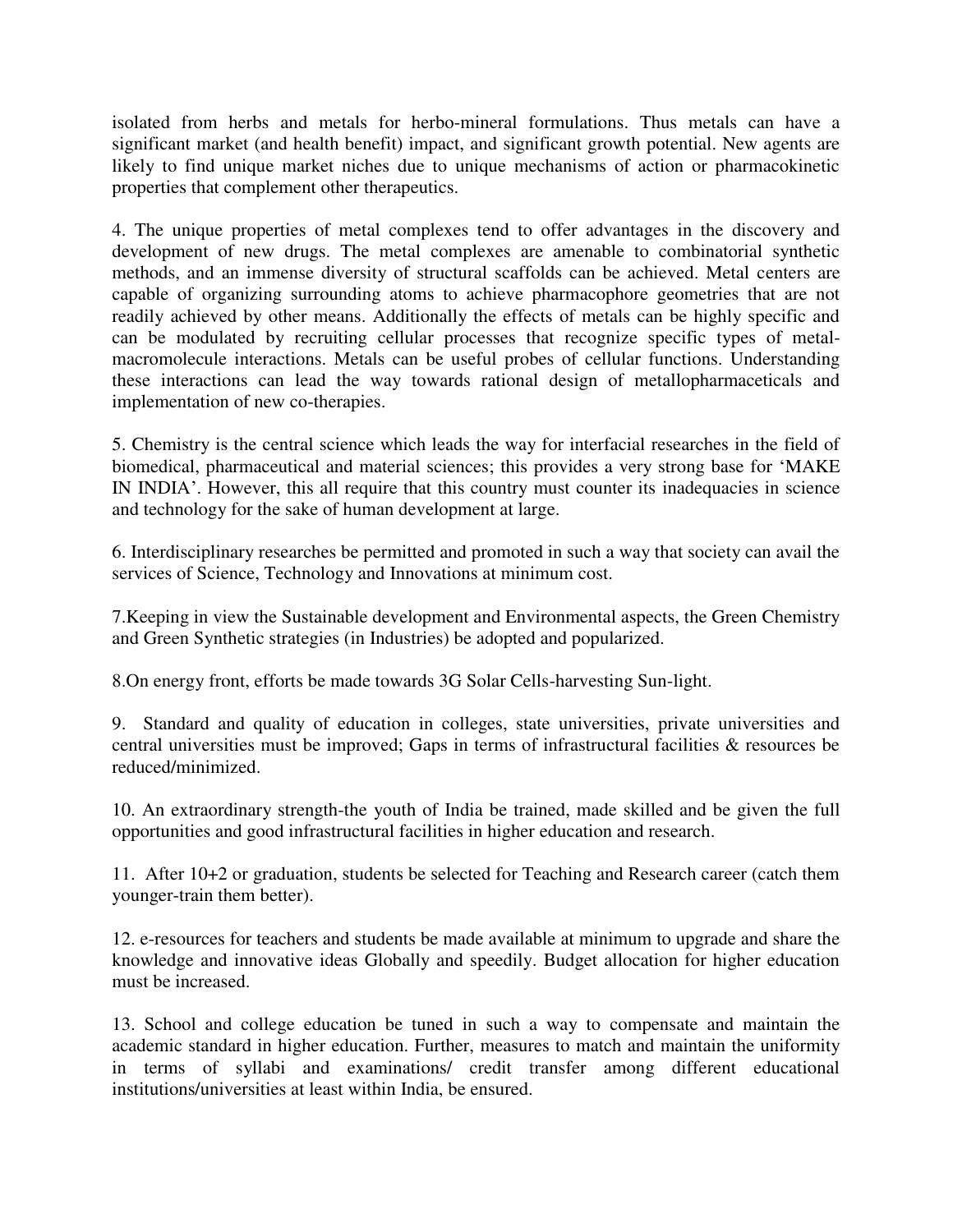14. Industry –academia tie up, MoU among various STI agencies/institutions and associations/collaborations between CSIR/DAE labs, be promoted and made approachable /available to universities/colleges, at government level.

15. Hierarchy and interventions in higher education/ academic institutions must be abolished.

### **EARTH SYSTEM SCIENCES**

- 1) New Uranium possibility in Indian Desert suggested.
- 2) Since vedic days Earth science is prime science. Studies of mineral resources and Ground water resources for human development. It is suggested that with the changed scenario, there should be at least five IIT pattern institutes of 'Indian Institute of Earth Science and Technology' in India.
- 3) In human resource development at school level, the subject should be named as 'Earth Science' (not geography), because it includes geology, geography, oceanography, climatology, etc.
- 4) Mineral exploration should be rejuvenated (including petroleum, coal energy minerals with metallic and non metallic economic minerals).
- 5) Ground water research and management needed to be reorganized of human development and service to the society.

#### **ENGINEERING SCIENCES**

1. The opportunities need to be created so that engineers and technologies concentrate their work in the areas water management, Energy conservation, Roads, Railway, Resource protection, Food production and distribution, Waste management, Education and learning, Security and counter-terrorism, Genetics and cloning, Global communication, Traffic and population logistics, Integrated electronic environment, interfaces and robotics, Weather prediction and control, and Space exploration.

2. Technologies such as cloud computing, widespread mobile internet access, digital payments, and next generation medical devices coupled with investments in infrastructure and automation to be used for drastic positive impact to our economy.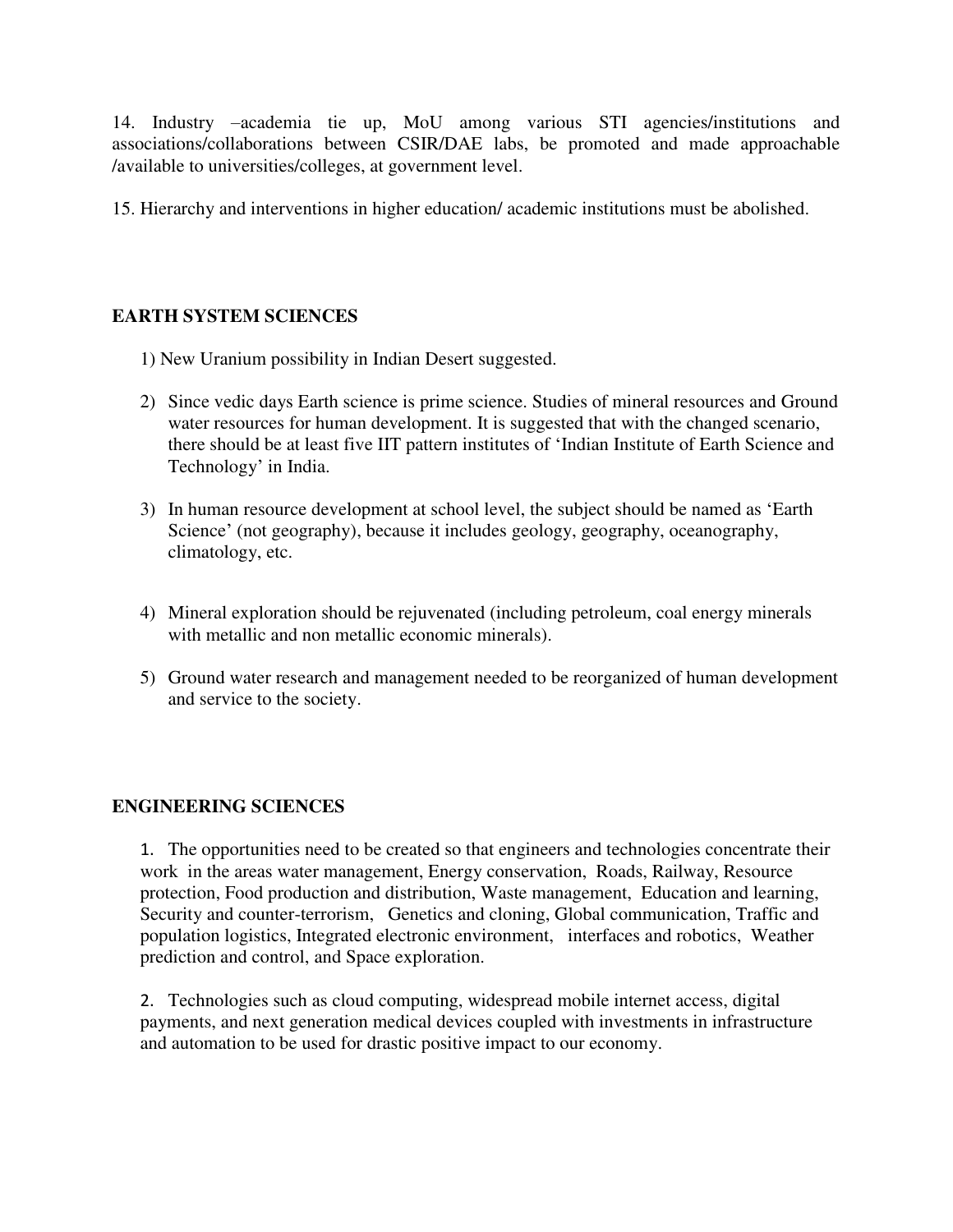#### **ENVIRONMENTAL SCIENCES**

1. All India coordinated project on Conservation of natural resources, mainly biodiversity of flora and fauna be launched in view of the changing climate scenario so that our biodiversity could remain intact and play important role in improving the livelihood of our people

2. All India coordinated project on the assessment of air quality in terms of inorganic ( NOx, SOx, CO2, SPM,etc) and organic ( pollen, spore, bioaerosol, etc.) pollutants be carried out in phased manner and effective measures be taken through the reduction of air pollutants so that GOOD health is ensured on our MOTHER earth.

#### **INFORMATION AND COMMUNICATION SCIENCE & TECHNOLOGY (INCLUDING COMPUTER SCIENCES)**

(1) To improve research performance of young researchers, ISCA should connect with leading professional societies in the world to organize national and international events and to improve academic network. For example, IEEE, American Mathematical Society, International Congress of Mathematicians etc., Association of Computing Machinery etc. Joint programmes of scientists from various fields will give a broader scope of interaction and collaboration.

(2) Publication of full paper should be done by tying up with some standard research publishing companies such as Springer -Verlag, Inderscience, Elsevier etc. so that the articles can be indexed in scholarly databases such as SCOPUS or web-of science. This will definitely improve quality of paper presentations.

(3) Submission of papers should be online process. Review process should also be rigorous to improve quality of research presentations. Online and we-based systems must be incorporated to improve the quality.

(4) Industry-linkages must be explored.

(5) The President of the Congress should have a greater say on all academic programmes.

#### **MATERIALS SCIENCE**

To improve R & D atmosphere to get innovative materials which can help the multi-dimensional growth of the nation and results of S & T should reach each and every human being of the nation, virtual R & D teams be formed and bring together the research promoters, investors and consumers so that when the material / product is ready they can be well accepted by each and every one.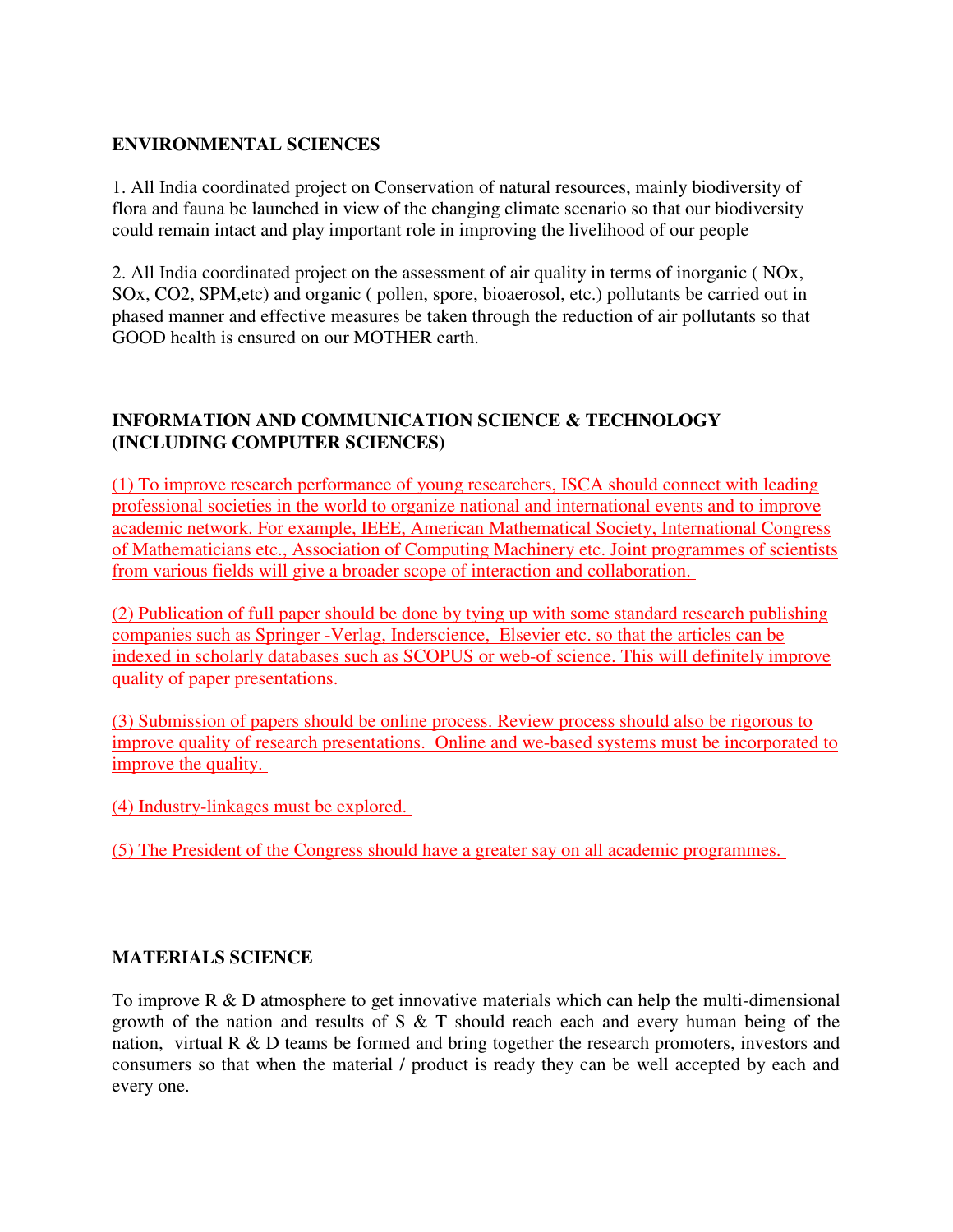As the future generation cannot be deprived by consuming natural resources and polluting the environment, advance material is needed for sustainable development.

## **MATHEMATICAL SCIENCES (INCLUDING STATISTICS)**

- 1. Young Indian Mathematicians should be felicitated.
- 2. Young Indian Mathematician may be preferred for invited talks.
- 3. All senior mathematicians may attend paper presentation sessions.
- 4. ISCA may approach institutes like TIFR, IIT, ISER, University of Delhi, BHU to send paper for presentations.
- 5. Efforts should be made to improve the quality of publications so as to meet international standards.
- 6. Young research scholar should be encouraged to participate and present their research work.

## **MEDICAL SCIENCES (INCLUDING PHYSIOLOGY)**

1. Exploring brain plasticity in different environmental stress:

In the past few years, experimental findings and clinical observations have revealed that the brain is dynamic in nature. The ability of the brain to respond to intrinsic and extrinsic stimuli by reorganizing its structure, function and connections is known as brain plasticity. Based on the research evidence, it is believed that there are two types of modifications that can take place in the brain. These are the changes in the internal structure of the neurons, particularly at the site of the synapses and an increase in the number of synapses between the neurons. It could be both progressive and retrogressive. Brain plasticity changes with the surrounding environment and this plasticity is influenced by a myriad of factors including pre- and post-natal experience, drugs, hormones, aging, disease, stress and other factors (growth, dietary and genetic). It entails the structural and functional changes that can take place in the brain cells, in relation to `its synaptic connections with other brain cells as well as on various neuro-chemical changes taking place within the cells. A plethora of biochemical, metabolic and physiological processes is involved in generating plasticity. By using different brain imaging techniques such as functional MRI, positron emission tomography, EEG etc. we can characterize the structural and functional changes leading to plasticity and cognitive processing in different stressful environment. It can further help us design the therapeutics for improving behavioral and cognitive performance under such environmental conditions.

2. Non-Pharmacological Interventions to reduce the risk of Diabetes Mellitus: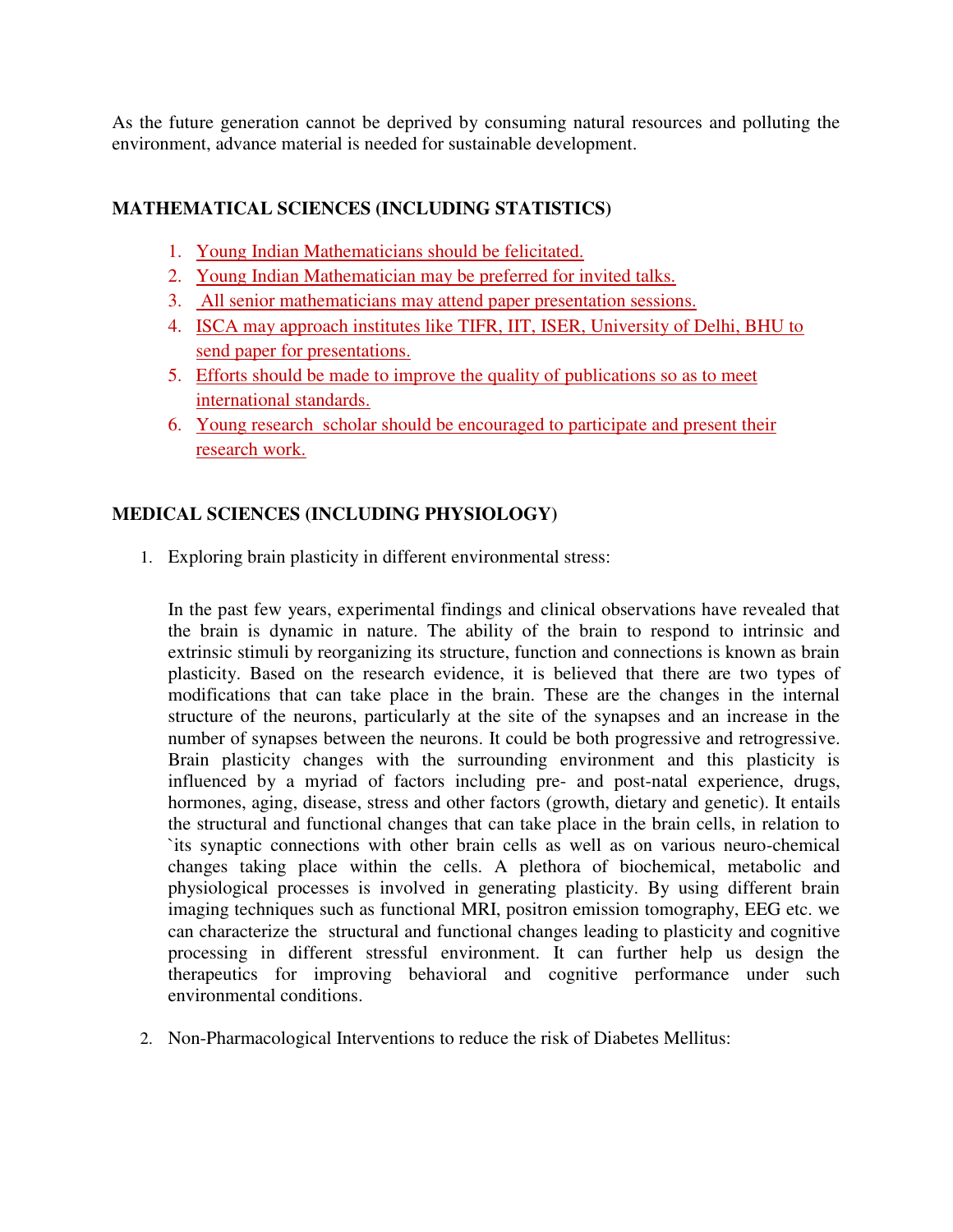Compared with the normal population, people with Diabetes Mellitus have increased morbidity and mortality, resulting in reduced quality of life. The quality of life may be reduced even before diabetes is diagnosed. Age, weight and ethnic group are the three factors that most affect prevalence of Diabetes Mellitus. The risk of diabetes is much higher in people of South Asian ethnicity (i.e. from the Indian subcontinent: Pakistan, India, Bangladesh, Nepal). Lifestyle factors are the main determinants of Diabetes Mellitus. Hence, lifestyle modification, physical activity guidelines can serve as clinically effective and cost-effective strategies to manage Diabetes Mellitus.

### **NEW BIOLOGY (INCLUDING BIOCHEMISTRY, BIOPHYSICS & MOLECULAR BIOLOGY AND BIOTECHNOLOGY)**

- 1) Cohesion and joint collaboration among basic scientists, clinicians and industry people should be there for a meaningful research output.
- 2) It was felt that in session speakers did not stay for all days, may be due to time shortage, but it would be better than in this platform more discussion could help in research output.
- 3) Students should encourage to ask question and interact with speakers.

### **PHYSICAL SCIENCES**

1. For human resource development, research should be connected to common man addressing needs and problems.

2. Human resource development can be achieved only by value addition manufacturing through indigenous innovations.

3. Optics and light – based technologies are to be encouraged , as they are the technologies for the future ,which can take the nation to higher level. Optics and optics related technology should be included as compulsory subjects in the UG and PG curricula.

4. Emphasis should be given for the development of high power lasers (femto- second and picosecond lasers) in India . These are useful for material processing for health care (opto -fluids and micro- fluids)

5. For doing research at the cutting edge level, borrowed technologies will not help us as other countries provide the technology only after they have fully utilized them for research purpose. We have to generate our own technology for scientific equipment and development.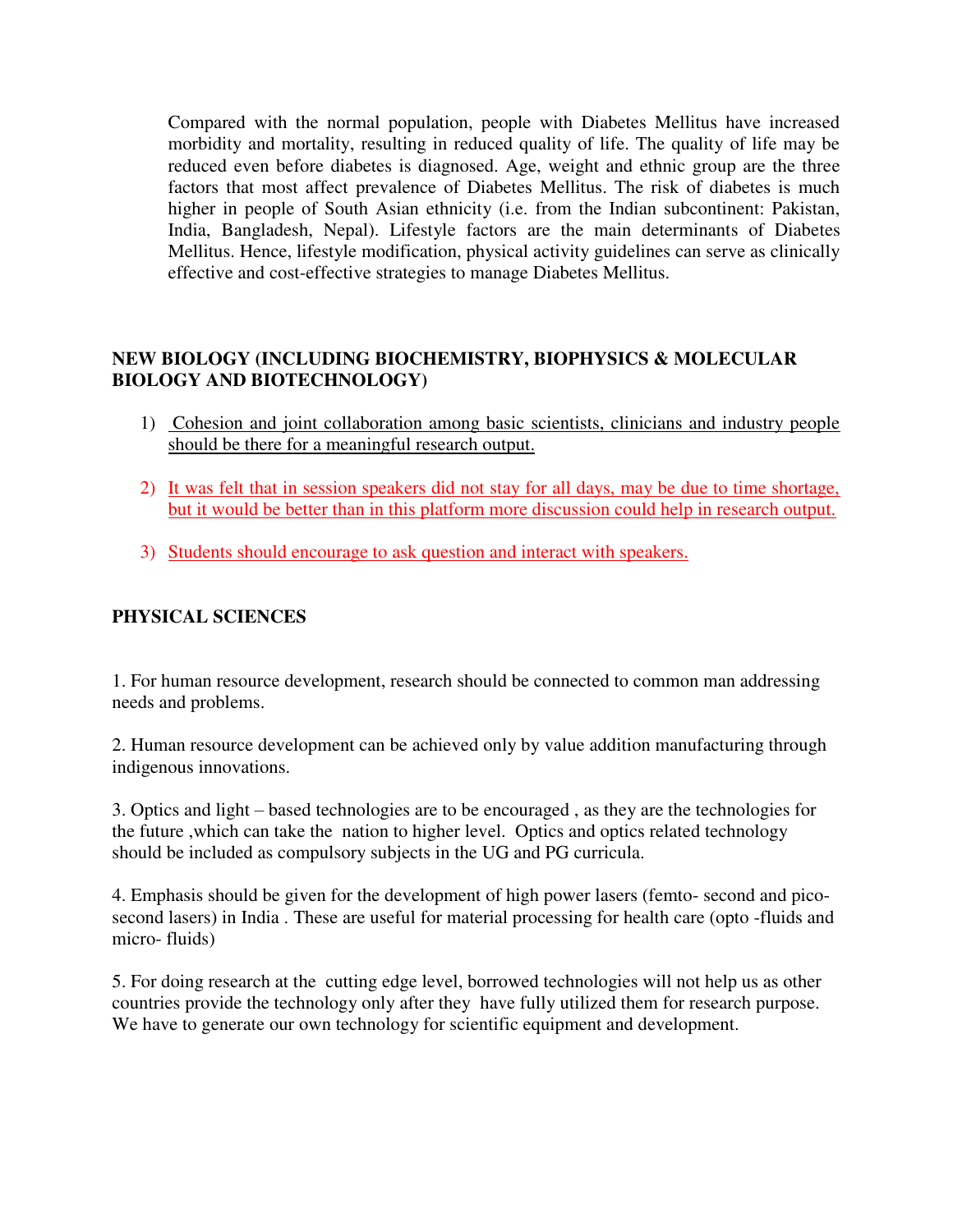6. UK is spending 30 billion pounds for new materials. We could also give emphasis for new materials which can have scientific and industrial applications. Solar cell development is an important area where India have to concentrate due to its close proximity to the Equator.

6. Quantum computing can be one are which can be given thrust as it has direct impact on the whole development of mankind.

8. Inter-disciplinary research should be promoted as it can provide discoveries which can help in human development in a big way.

9. In foreign countries such as the UK and the USA , the universities are having Research Service Departments to commercialize research. Such departments should be started in the university system to support research efforts.

# **PLANT SCIENCES**

.

- 1. Considering that climate change may affect all organisms, crops and ecosystems in India, it is necessary to widen the scope of research and involve a much larger segment of plant scientists for: (i) study of impact of elevated  $CO<sub>2</sub>/$  global warming on representative species of all major plant groups; (ii) assess the likely influence on communities and ecosystems; (iii) develop location and species-specific mitigation strategies.
- 2. India being a biodiversity rich country undergoing rapid urbanization and development, there is urgent need for inventorisation of the flora (and fauna), including all major groups (algae, fungi, lichens, bryophytes, pteridophytes, gymnosperms and angiosperms). However, considering that experts on these groups in different regions are insufficient for the task, there is a need for major programme for resource development. Each Botany Department in Indian Universities should have tagged faculty positions for teaching and research on the seven major groups of plants.
- 3. Recognizing the role of plant taxonomy in critical areas of conservation, crop improvement, forestry and medicine, fund allocations need to be upgraded for field exploration, documentation, phytochemical analysis, bioprospecting and molecular studies on Indian plant diversity. Regional herbaria and network of botanical gardens should be established/ strengthened. For specialized training in Plant Taxonomy a national-level Institute of Training and Research in Plant Taxonomy should be set up. Centers of Excellence in research on taxonomic groups in different parts of the country should be set up.
- 4. There are ample indications that several plant species are losing their variability and vigour, and communities are facing changes due to constraints in pollination and seed dispersal all over the world. Several species are threatened in their natural habitat on account of such human-induced factors. The country needs a programme for study of pollination and seed dispersal of RET trees, orchids, mangroves, medicinal and aromatic plants, and aquatic species. Pollination Studies are also crucial for optimal yield and improvement of pollination-dependent crops and plantations.